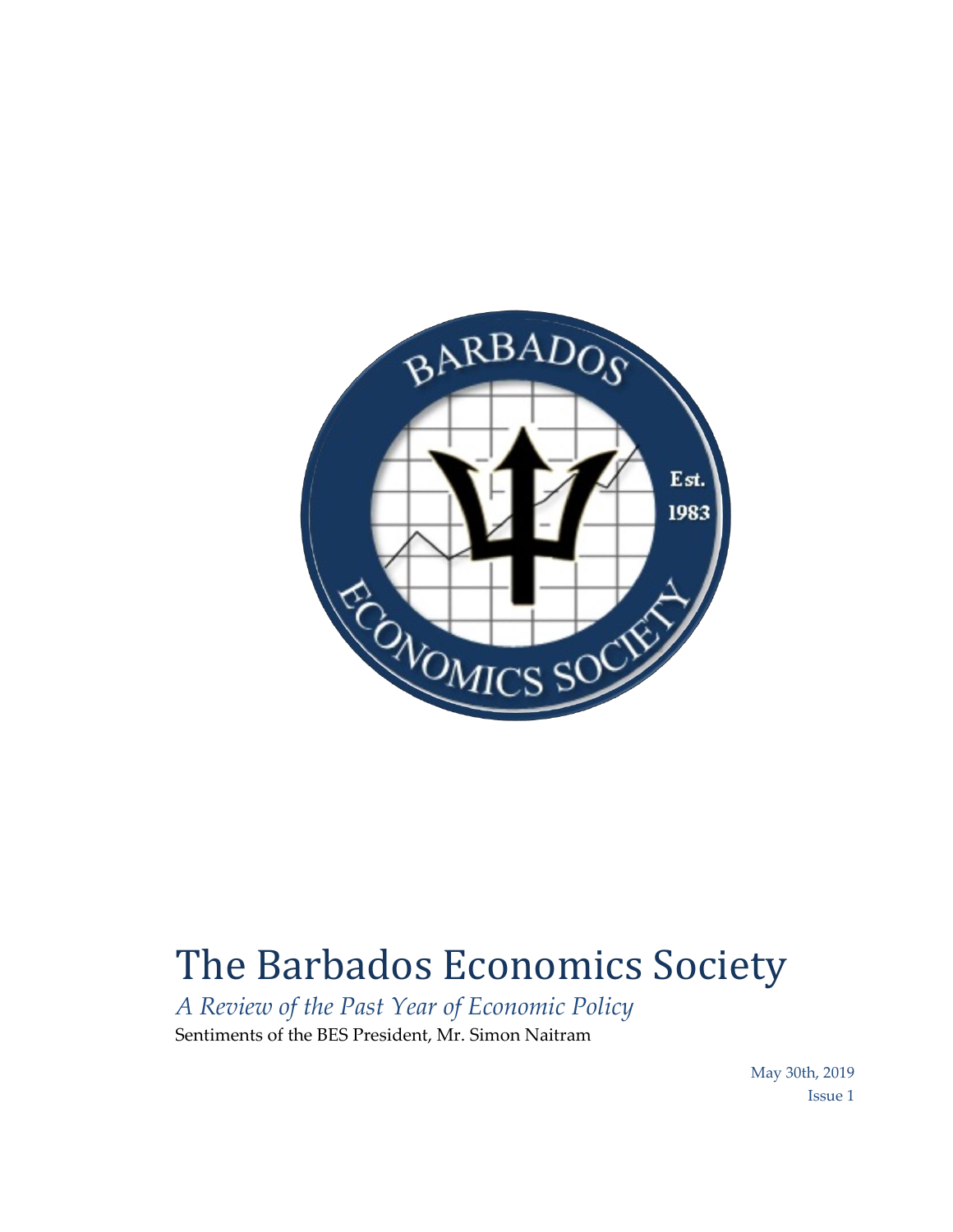# The Barbados Economics Society

A Review of the Past Year of Economic Policy

### Summary

#### *Three Things to Applaud*

First, the Government acted quickly in a situation that looked desperate. Whether you agree with the strategy or not, it was clear that immediate action was necessary. The Government created credibility by engaging the IMF with a plan in hand. This credibility brought the CDB and the IDB on board.

Second, there have been encouraging steps towards meaningful structural reform. The new Town and Country Planning Act is a step towards less bureaucracy and more engaging administration. Turning CAIPO over to external management recognises that we cannot accept inefficiency and lastly, the plan to create new financial institutions will help fund Barbadian business.

Third, better communication has heightened social awareness and increased confidence. The Barbadian public is an important cog in the long-run growth story of the nation. The Social Partnership between employees, employers and Government thrives under full communication. We can achieve inclusive growth—growth that benefits all Barbadians—through full participatory democracy.

#### *Three Things of Concern*

First, the effects of these measures on the poor. There is no doubt that Barbados' wealthy could have borne more of the burden of austerity. An extra \$2 per day in bus fare is \$730 over a year. This wipes out the \$700 increase in the Reverse Tax Credit for low*Three things to Applaud:*

*The Government acted quickly in the situation There have been encouraging steps towards meaningful structural reform*

*Better communication has heightened social awareness and increased confidence*

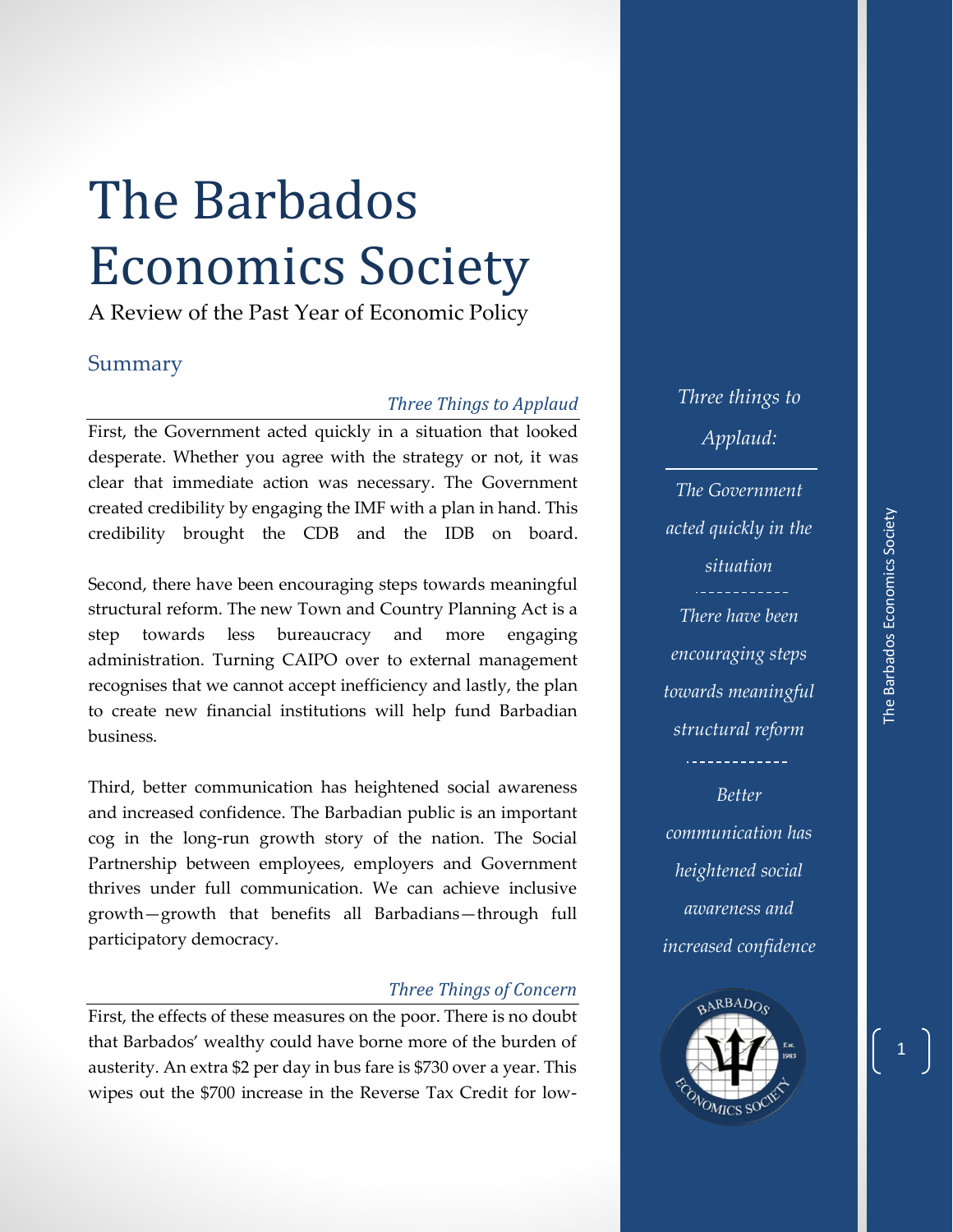income Barbadians. Meanwhile, Barbados' richest have received two tax cuts—one on personal income and one on business profits. By taxing income less and taxing goods/services more, the Government is imposing a heavier burden on the poor.

Second, the growth strategy remains foreign-centric. Barbados' growth strategy remains focused on attracting foreign investment—an unsustainable strategy. In the long run, Barbadians gain little from foreign exploitation of their country as the country is forced to satisfy the whims of international investors. Instead, we must prioritise Barbadian investment in Barbadian businesses.

Third, the delay in renegotiating our foreign debt. Domestic debt restructuring was easy. The Government mostly defaulted on debt to the Central Bank and the National Insurance—two Government-controlled bodies. But defaulting on foreign debt has never been easy. Luckily, it is only a small part of our total debt. Unfortunately, the possibility of large foreign repayments in the future still hangs around our necks

#### *Three things we would like to see in the coming year*

First, greater investment in public infrastructure. The decay in public infrastructure over the past decade is unmistakable. Economic returns are very high for investment in public infrastructure. Public infrastructure includes roads, schools, hospitals, water supply, coastal restoration, public spaces. To see how important infrastructure is, consider what happens when it falls apart. A lack of investment in maintenance caused the South Coast to be flooded with sewerage. It forced businesses to close. We lost much economic activity. Investing in public infrastructure creates new business opportunities. Our country is only as good as our infrastructure.

Second, genuine public sector reform. We don't just mean allowing online payments or adding performance reviews. The public sector is inefficient because it is designed to be inefficient. Each department is propped up by dozens of bureaucratic regulations, requirements, and processes. For each bit of red tape, the costs to society almost certainly outweigh the benefits. Red tape encourages corruption, and makes Barbadians feel like hostages in their own country. We must redesign the public sector to enable Barbadians rather than to oppress Barbadians.

Third, an open debate on economic matters. Economic policy cannot afford to be tainted by political rhetoric from any side. We must base economic decisions on objective consideration